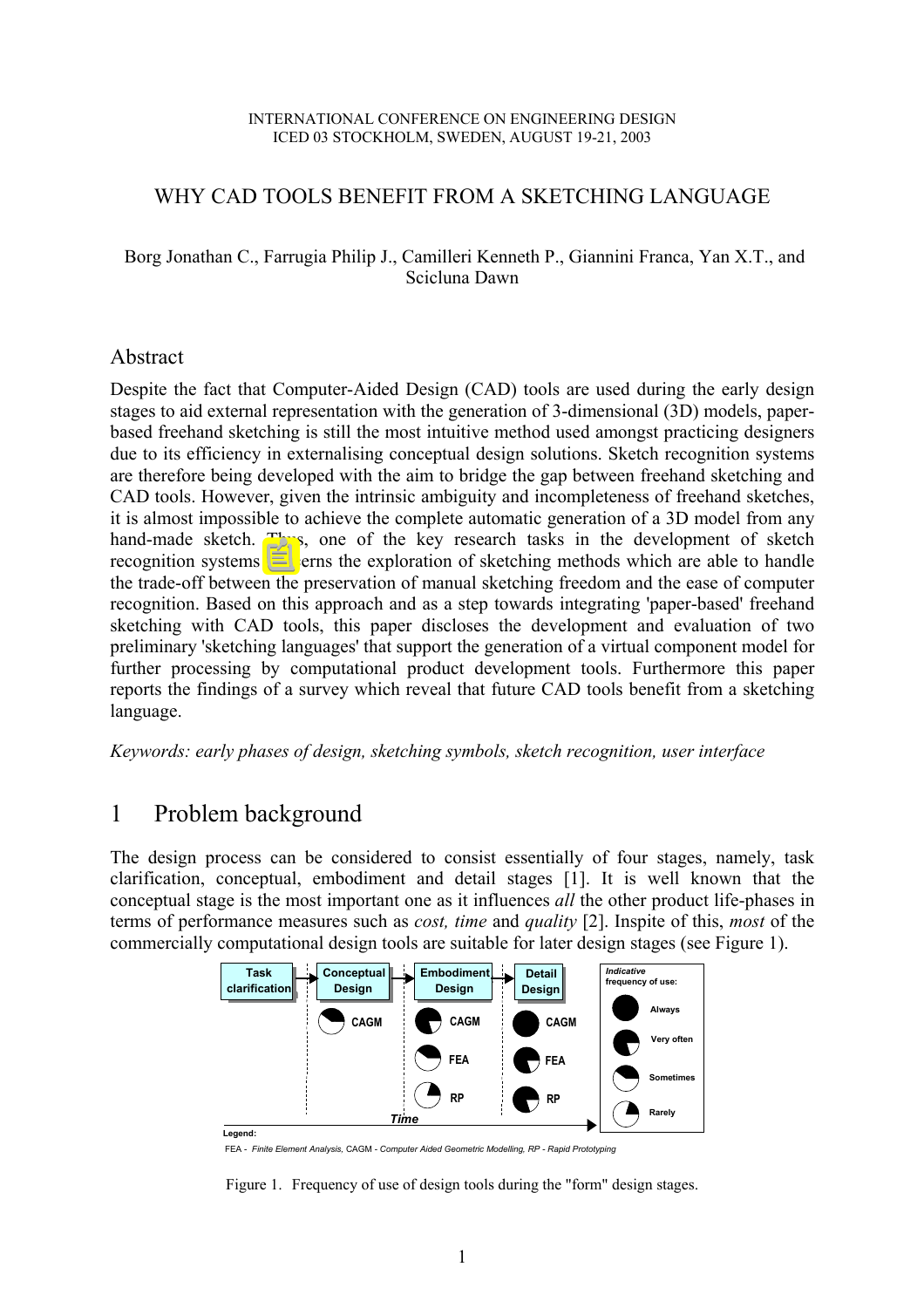Although CAD tools, more specifically, Computer-Aided Geometric Modelling (CAGM) programs are also being used during the conceptual design stage [3], paper-based *freehand sketching* is still the most useful and intuitive approach used amongst designers for the rapid exploration of their early design concepts [4]. From a survey conducted by Romer et. al [3], it has been found that sketches are significantly more frequently used *before* rather than *during* CAD-work. This is mostly attributed to the fact that the user interfaces (UIs) of most commercial CAD tools follow the *WIMP* (Window, Icon, Menu, and Pointing device) paradigm [5], thereby, lacking the fluidity of freehand sketching and subsequently being of detriment to the creative flow of design ideas [6]. Furthermore, this type of user-interface puts an additional burden on designers since they have to transfer their paper-based sketches to CAD systems, which is a time-consuming process [7]. As argued in [3], the combined use of sketches and CAD tools highlights the need to investigate the interface of these media to avoid loss of time and information when changing between manual sketching and CAD tools.

Therefore, the efficient transfer of paper-based sketches into CAD representation would be beneficial for designers [8] for various reasons. For instance, as argued in [4], the generation of *imprecise* virtual models is very useful during early design since the component model is constructed after analysis and not vice versa. In addition, the rapid generation of 3D CAD models from freehand sketches would allow designers to obtain 3D physical models of their conceptual form solutions, given that *physical modelling* is used by designers during early design [9].

With the aim to exploit such benefits and to integrate freehand sketching with CAGM tools, various sketch recognition systems have been developed. However as argued in [8], the development of such systems is difficult mainly due to the fact that sketches often involve vague information and the understanding of sketches differ from each designer. To compound these problems further, although many drawing standards (such as *ANSI*, *DIN*, *BS*, *JIS*) have been established for detail design drawings, no standards are available for sketches. This makes computer sketch recognition more difficult. Collectively these issues suggest that the research problem domain that needs to be explored concerns the development of a sketching approach which exploits of a compromise between preserving the natural way of freehand sketching and the formality required for computer recognition [7] (see Figure 2). Although many sketch recognition systems adopted a sketching approach [6], the sketching medium used in these systems consists of a graphics tablet and stylus, which is not as portable and available as paper. Hence there is the need to develop a sketching approach that links *'paperbased'* sketching with CAGM tools.



Figure 2. Trade-off between paper-based sketching freedom and computer formality.

## 2 Research goal

Based on the trade-off illustrated in Figure 2, the on-going research goal reported in this paper concerns the development and evaluation of alternative 'paper-based' *'sketching languages'*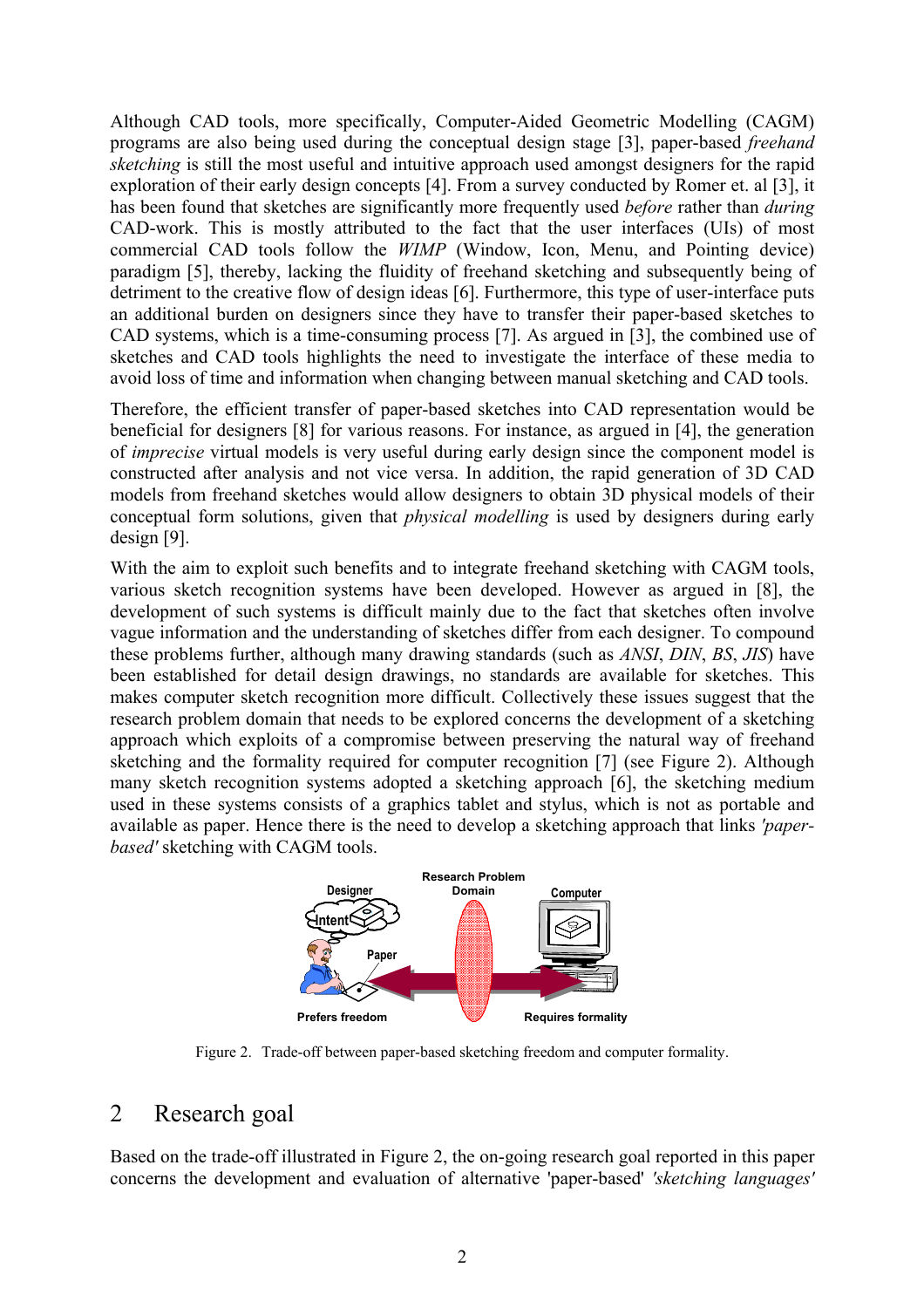that support the generation of a virtual component model for further processing by computational product development tools. A related research goal explored in this paper concerns the investigation into *'why CAD tools benefit from a sketching language.'*

Since this research is in its infancy, research efforts are currently being focused only on a limited domain of *prismatic* components constituted of a rectangular base having face-based features (such as bosses, pockets, holes, threads, counterbores and countersunks).

# 3 Concept of proposed alternative Sketching Languages

Sketching can be considered as a *natural language*, the latter defined as the infinite set of strings (with *phonology*, *syntax* and *semantics*) governed by a *grammar* [10]. In the case of this research, phonology is irrelevant since the developed sketching languages are intended for written communication. The first sketching language developed has been *SKL1*. However, due to the difficulties encountered by users in using this language, namely, to insert numbers (as described in section 3.1) in confined spaces between sketching entities, an alternative sketching language (*SKL2*) is concurrently developed. In the next two sub-sections, the grammar of these preliminary sketching languages is explained.

### 3.1 Grammar of Sketching Language 1 (*SKL1*)

*SKL1* utilises a single 2-dimensional (2D) view representation, more specifically a plan, to represent the designer's intended component. To avoid any misinterpretation that may result when using only one 2D view, *SKL1* uses a two-digit number system [11], which constitutes part of the *syntax* of the language. Another syntactical rule employed in *SKL1* concerns the setting of the datum at the bottom of the component as indicated in Figure 3. The *alphabet* of *SKL1* consists essentially of a pair of numbers  $(Z_1, Z_2)$  which is placed on top of each sketching entity to present depth information. The first number  $(Z_1)$  indicates the starting Z value of an entity above the Z-datum, while the second number  $(Z_2)$  represents the absolute ending Z value of the same entity. Figure 3, illustrates simple components represented by *SKL1* to explain the concept of depth representation employed in this language. A library of sketching symbols representing the plan of face-based features (and resembling to some extent standard symbols used in detail drawings) has been established to enable designers to quickly learn *SKL1*, whilst at the same time simplifying sketch recognition.



Figure 3. Examples of how components are sketched using *SKL1*.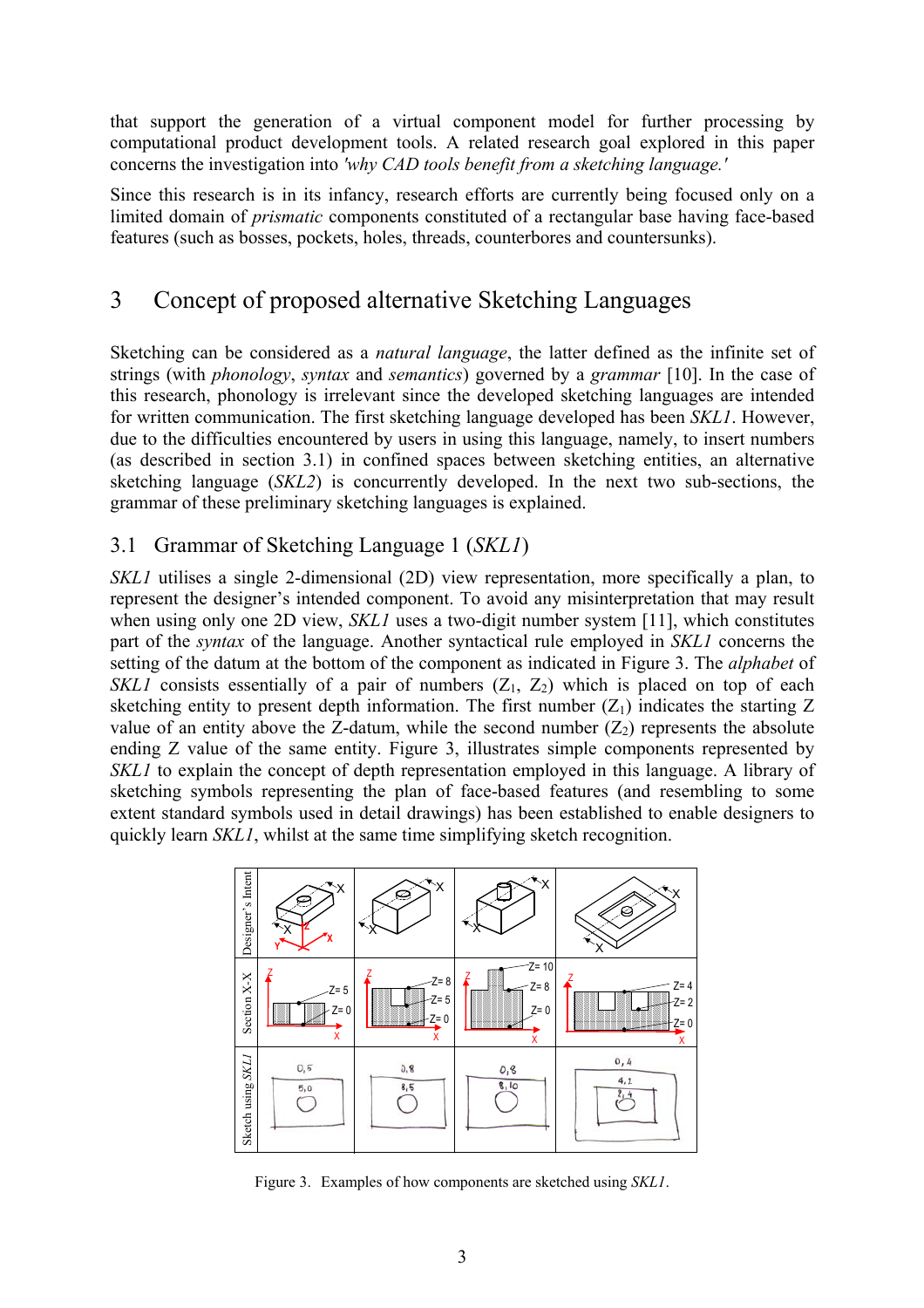As a result, the *semantics* of this sketching language (i.e. the geometric meaning of features conveyed by *SKL1*) is made up of two elements: (i) the sketching symbols representing the plan of face-based features (such as those illustrated in Table 1) and (ii) the pair of numbers associated with each sketching entity.



Table 1. Sketching symbols employed in *SKL1*.

With the objective of eliminating the numbers present in *SKL1*, another alternative sketching language (*SKL2*) has been developed whose concept is explained next.

## 3.2 Grammar of Sketching Language 2 (*SKL2*)

In this sketching language, the geometric meaning of face-based features (i.e. the semantics of *SKL2*) is represented by means of a 2D plan (using the same symbols of *SKL1*) and also a 2D cross-sectional view passing through *all* the features constituting the intended component. Figure 4 depicts the components that were previously considered in *SKL1*, as sketched by *SKL2*. It may be noted that the sectional views are composed of *sectional sketching symbols* (see Figure 4). More examples of such symbols are illustrated in Table 2.



Figure 4. Examples of components sketched with *SKL2*.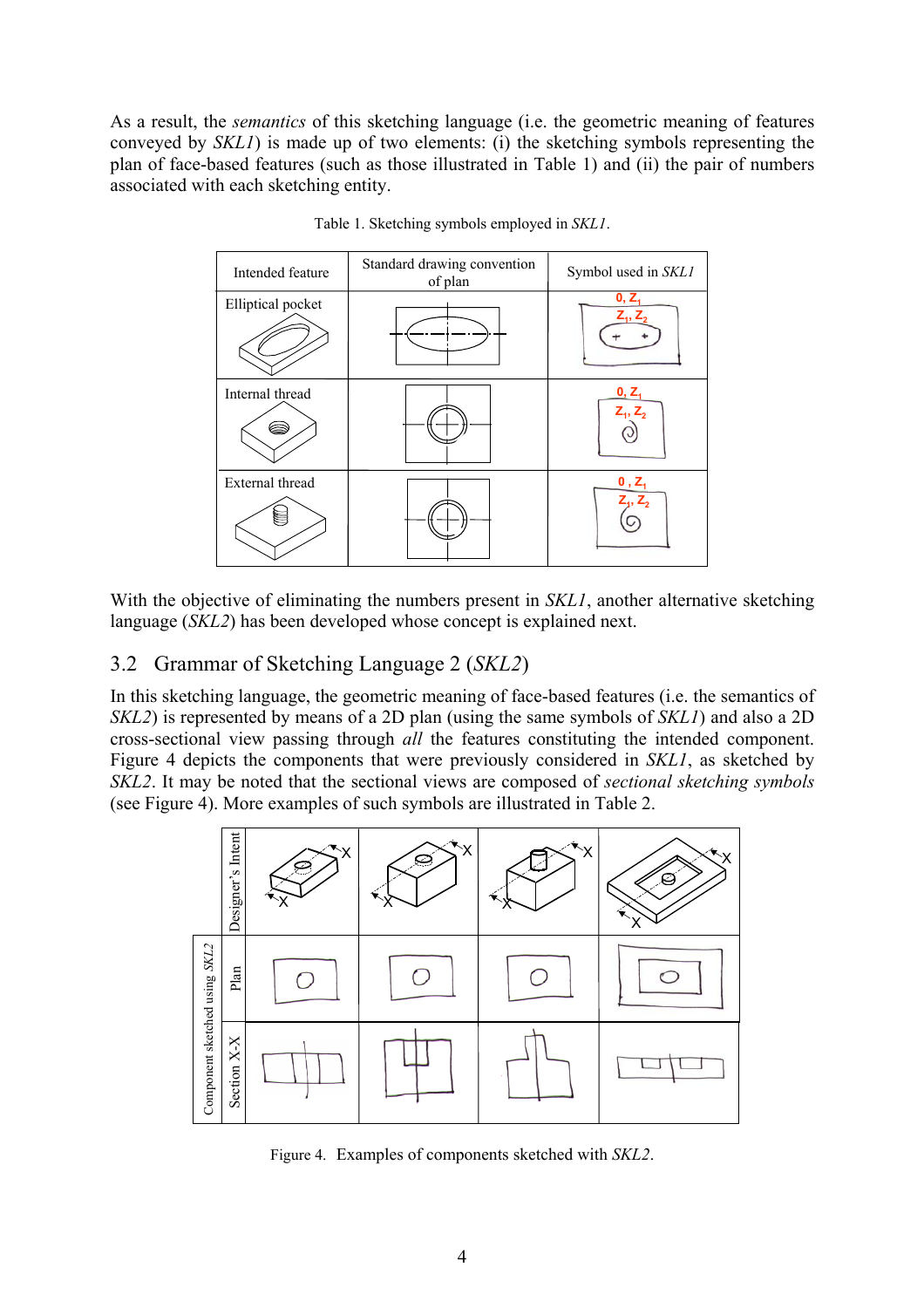As syntactical rules, it has been established that the sectional line is omitted in the plan and no hatching is present in the sectional view. Since numbers are not utilised in this case, the grammar of *SKL2* governs the semantics and syntax only. Of more importance, it is worth noting that when using this sketching language it is assumed that one sectional view is sufficient to represent all the face-based features. To eliminate this problem, additional sectional views need to be sketched depending on the complexity of the component.

| Intended feature         | Standard drawing conventions |             | Symbols used in SKL2 |             |  |  |
|--------------------------|------------------------------|-------------|----------------------|-------------|--|--|
|                          | Plan                         | Section A-A |                      | Section A-A |  |  |
| <b>Elliptical pocket</b> | 7<br>Α<br>Α                  |             |                      |             |  |  |
| Internal thread<br>6     | Α                            |             |                      |             |  |  |
| <b>External thread</b>   | A<br>А                       |             |                      |             |  |  |

Table 2. Plan and sectional sketching symbols employed in *SKL2*.

## 4 Evaluation approach

This section discloses the evaluation approach adopted to first investigate whether or not CAD tools benefit from a sketching language and secondly to critically assess the ease or otherwise of using *SKL1* and *SKL2*. The evaluation has been carried out in three countries, namely, Malta, UK and Italy. Structured interviews were carried out with 43 evaluators purposely having a different background; 21 practicing industrial designers, 10 final year mechanical engineering degree students and 12 postgraduate students in engineering design. The evaluators were first verbally briefed about the objective of the survey and were then asked to fill in a questionnaire related to the use of a sketching language, based on whether participants:

- 1. still use sketching for thought externalization during conceptual design;
- 2. prefer to use a *'stylus and graphics tablet'* for freehand sketching instead of the traditional pencil and paper;
- 3. ever had to verbally explain a sketch which was not readily understood by their colleagues;
- 4. are willing to accept a standard sketching language, provided a virtual CAD or physical model can be rapidly and automatically generated from the sketch;
- 5. consider the generation of such models useful.

The evaluators were then given a written explanation of the underlying concept of *SKL1*. Afterwards they were asked to manually sketch a given component, namely, a mould cavity insert (see Figure 5a) by using the first proposed sketching language (as illustrated in Figure 5b) and then to answer a few questions to reveal their impressions of using *SKL1*. Finally, in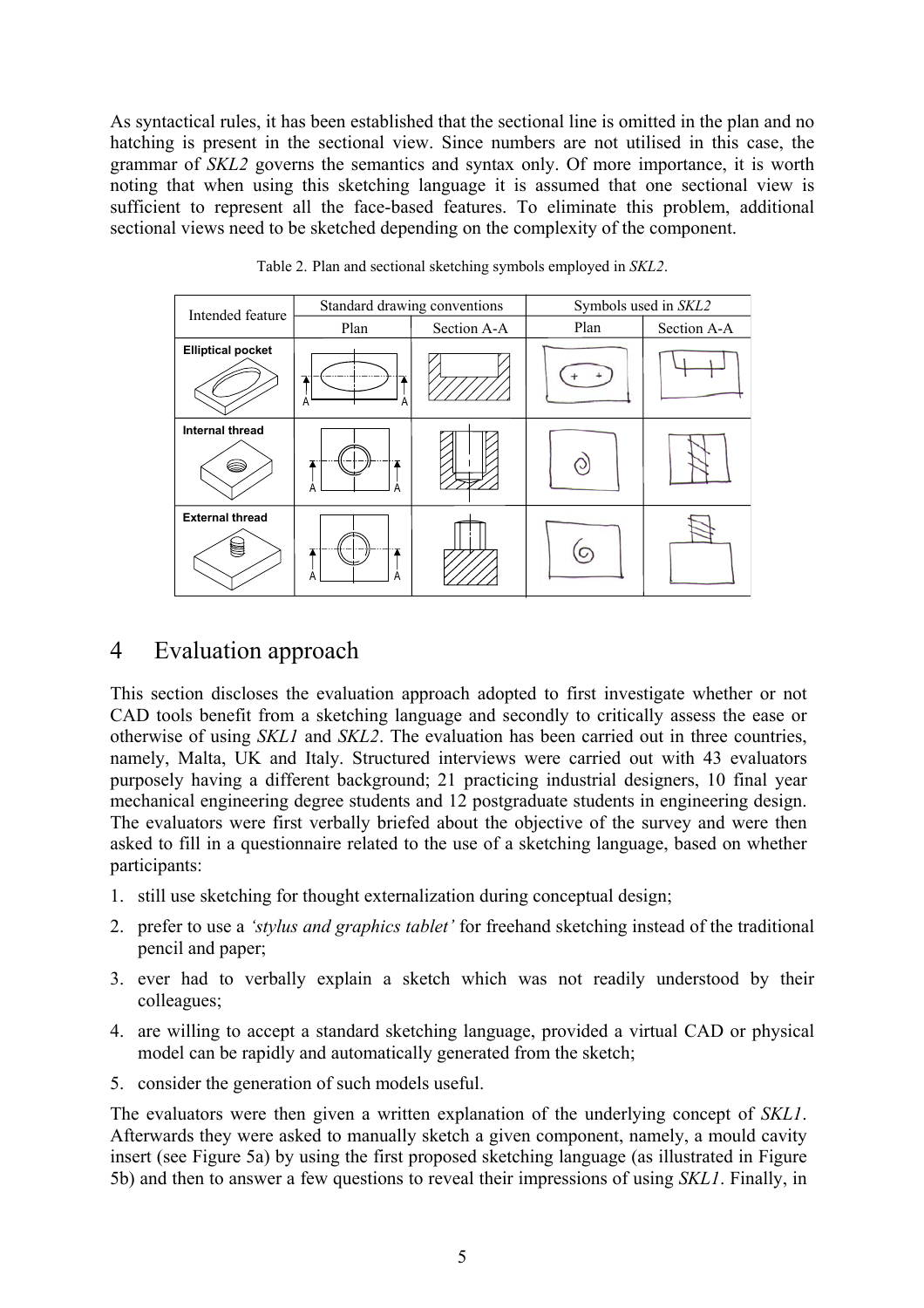a similar task, the participants had to sketch the same component but using *SKL2* (see Figure 5c), and then had to answer a set of questions. The two set of questions were aimed at:

- 1. assessing two attributes of the sketching languages, namely, (i) the *easiness* or not exhibited by the participants in understanding the languages' underlying concept and (ii) the language's *user-friendliness*;
- 2. investigating if the participants would accept to use sketching symbols;
- 3. investigating if the participants are willing to *learn* and *adopt* either *SKL1* or *SKL2*;
- 4. determining which sketching language (if any) is currently preferred by the participants.



Figure 5. Component sketched by evaluators using the two sketching languages.

# 5 Evaluation results

Section 5.1 below presents *global* results related to the use of a sketching language, while section 5.2 presents the global results associated with the critical evaluation of *SKL1* and *SKL2*. Results by evaluator category (e.g. postgraduate students vs. industrial designers) are available in [12].

### 5.1 Results relating to the use of a sketching language

The results reveal that 93% of the participants still use freehand sketching to externalise their solution concepts during early design. With regards to the sketching medium, it should be noted that the results obtained are based on the evaluators' perceptions of a graphics tablet and stylus and not actually on their impressions based on hands-on experience in using such device. In fact, Table 3 shows that 42% of the evaluators were not sure which medium to use. Since this test was flawed, deeper investigation is necessary to determine which sketching medium the participants prefer. 98% the participants reported that they had to explain their sketch to their colleagues sometime or another, since it was not readily understood. Two major reasons attributed to this were (i) that due to the spontaneity of sketching, the participants sometimes lacked details in their sketch, and (ii) the participants' drawing skills were limited, especially when drawing 3D objects.

As shown in Table 3, 42% of the evaluators were willing to accept a standard sketching language, provided that a virtual CAD or physical model could be automatically generated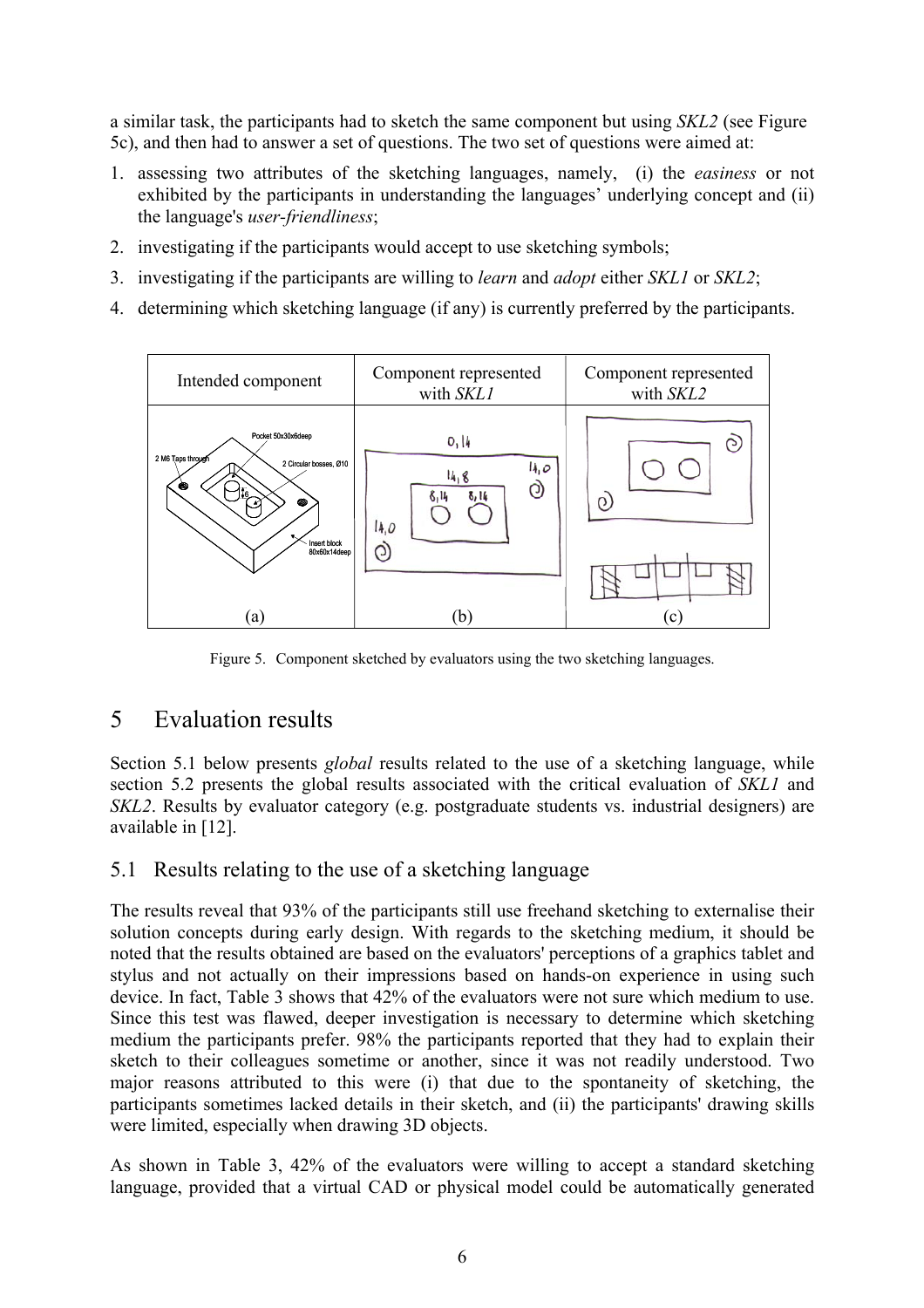from the sketch. The most common reason for this was that the eventual development of such a system would contribute towards a reduction in the product's time-to-market. The other 49% reported that they were not sure, mostly because they still have to experience the advantages of a sketching language in practice. Only 9% said that they still prefer to sketch in their usual style mainly because they feel that a sketching language would hinder the spontaneity inherent in sketching. Referring to Table 3, the majority of the evaluators (86%) agree that the generation of virtual or physical models from sketches would be useful. The most common reasons reported were that a model (i) would assist designers to detect any weakness in the concept that may not be easily detected by a simple sketch, and (ii) would allow designers to discuss better the concept with other design team members.

|                                                                                                                                                                                        | Frequency (expressed as %) |          |                |
|----------------------------------------------------------------------------------------------------------------------------------------------------------------------------------------|----------------------------|----------|----------------|
| Question                                                                                                                                                                               | <b>Yes</b>                 | Not sure | N <sub>0</sub> |
| Would you prefer to use a stylus and graphics<br>tablet to carry out your sketching activity,<br>instead of pencil and paper?                                                          | 35                         | 42       | 23             |
| Instead of your usual manner of sketching,<br>would you accept a standard sketching<br>language, provided that a virtual CAD or<br>physical model can be generated from the<br>sketch? | 42                         | 49       | 9              |
| Do you think that the generation of such models<br>would be useful during early design?                                                                                                | 86                         |          |                |

Table 3. Results relating to the use of a sketching language.

Collectively, the results obtained indicate that a sketching language would be beneficial for CAD tools, for two major reasons: (i) freehand sketching is still widely used and (ii) a virtual CAD or physical model is very useful for designers during early design.

### 5.2 Evaluators' preference between *SKL1* and *SKL2*

The results in Table 4 indicate that the participants found it relatively easy to understand the concept of both sketching languages. On the other hand, *SKL2* was found to be user-friendlier when compared to *SKL1* (see Table 5).

Table 6 reveals that the majority of the evaluators would accept to use a library of sketching symbols such as those proposed both in *SKL1* and *SKL2* to represent features in their sketch. The results in Table 6 also indicate that the evaluators prefer to learn *SKL2* rather than *SKL1*.

However, independent of the language, many participants reported that a standard sketching language would contribute to enhance the understanding between designers of the intended sketch. Less than 20% of the participants reported that they are *not* likely to learn either *SKL1* or *SKL2*. Furthermore, the results in Table 6 indicate that the participants were more likely to learn the proposed sketching languages rather than to adopt them, although a good percentage were still willing to do so (60% for *SKL1* and 63% for *SKL2*). This may be largely devoted to the fact that currently the two sketching languages support a limited range of components to be practically useful.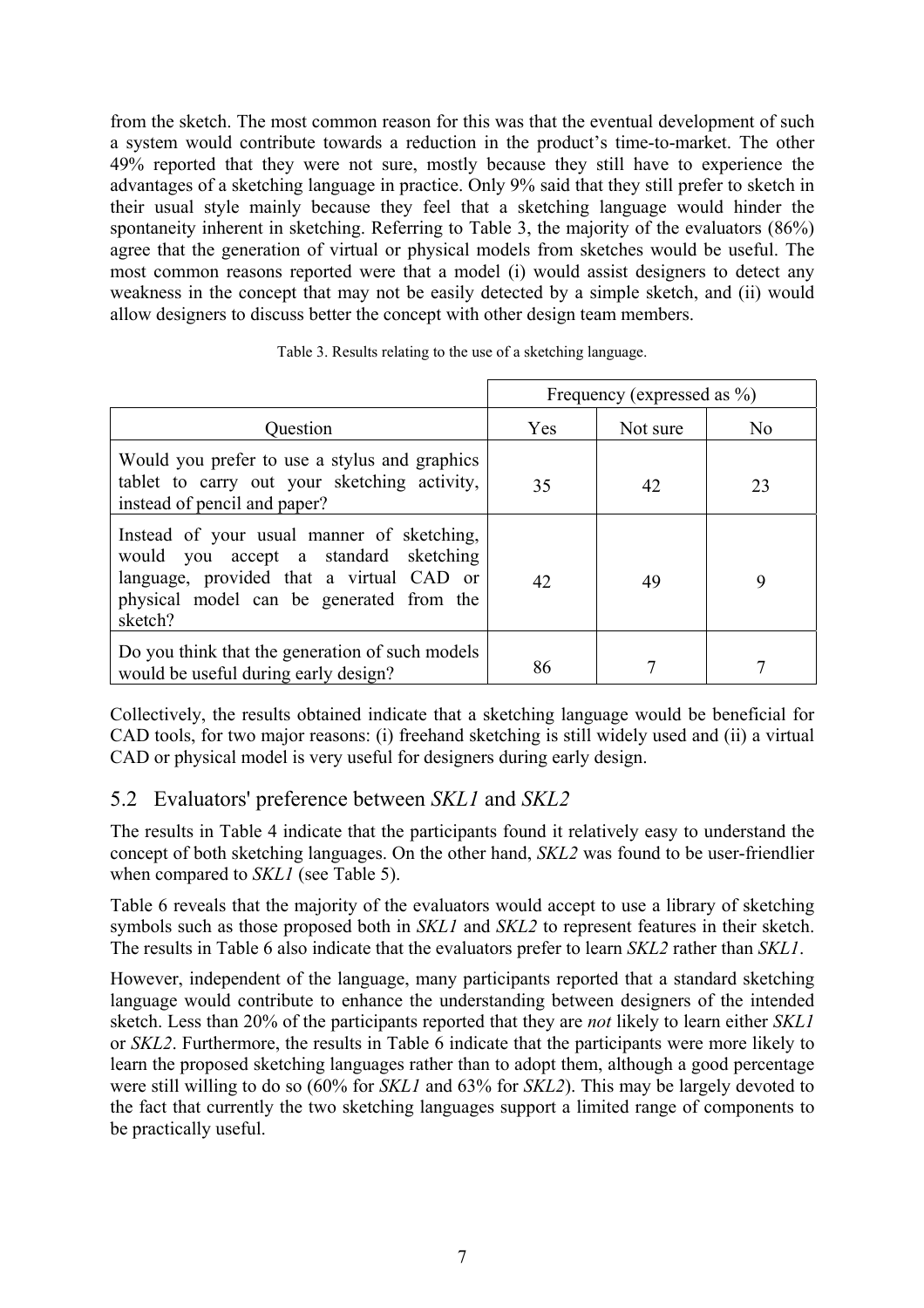|                            | Frequency (expressed as $\%$ ) |              |      |         |           |                   |
|----------------------------|--------------------------------|--------------|------|---------|-----------|-------------------|
| Question                   |                                | Very<br>easy | Easy | Average | Difficult | Very<br>difficult |
| How easy it was for you to | SKL1?                          | 14           | 49   | 28      | −         |                   |
| understand the concept of  | SKL2?                          | 19           | 49   | つる      | Q         |                   |

Table 4. Comparison of results of *SKL1* and *SKL2* in terms of their ease of understanding.

Table 5. Comparison of results of *SKL1* and *SKL2* in terms of their user-friendliness.

|                                              |       | Frequency (expressed as $\%$ ) |      |         |      |              |
|----------------------------------------------|-------|--------------------------------|------|---------|------|--------------|
| Question                                     |       | Very<br>good                   | Good | Average | Poor | Very<br>poor |
| How do you rate the user-<br>friendliness of | SKL1? |                                | 44   | 37      |      |              |
|                                              | SKL2? | 19                             | 48   | 26      |      |              |

Table 6. Comparison of other results obtained for *SKL1* and *SKL2*.

|                                                                                                                                         | Frequency (expressed as %) |            |          |          |                |                |
|-----------------------------------------------------------------------------------------------------------------------------------------|----------------------------|------------|----------|----------|----------------|----------------|
| Question                                                                                                                                |                            | Definitely | Probably | Probably | Definitely     | Don't          |
|                                                                                                                                         |                            | yes        | yes      | not      | not            | know           |
| Would you accept to use a<br>of sketching<br>library<br>symbols to<br>represent<br>features in your sketch<br>such as those proposed in | $SKLI$ ?                   | 14         | 58       | 19       | 7              | $\overline{2}$ |
|                                                                                                                                         | SKL2?                      | 12         | 68       | 16       | 2              | 2              |
| Would you consider to<br>learn                                                                                                          | SKL1?                      | 19         | 62       | 14       | 5              | $\Omega$       |
|                                                                                                                                         | SKL2?                      | 23         | 63       | 12       | $\overline{2}$ | $\Omega$       |
| you consider to<br>Would<br>adopt                                                                                                       | SKL1?                      |            | 60       | 21       |                |                |
|                                                                                                                                         | SKL2?                      |            | 63       | 16       |                | 9              |

Table 7 clearly shows that for the given component the participants prefer to use *SKL2* rather than *SKL1* (58% compared to 26%). The most common reason reported was attributed to the fact that *SKL2* is visually more indicative and intuitive when compared to *SKL1*. In addition from the analysis of sample sketches, it was observed that participants encountered some difficulties with *SKL1* in inserting numbers to denote depth information due to lack of space between sketching entities. 7% of the evaluators reported that they would use both languages – one industrial designer stated that both languages prove to be easy to learn and to use once understood. Finally 9% of the participants do not like any of the proposed sketching languages. One industrial designer remarked that he prefers to 'transfer' his sketch by using line commands in 2D or 3D CAD systems instead of using any particular sketching symbols.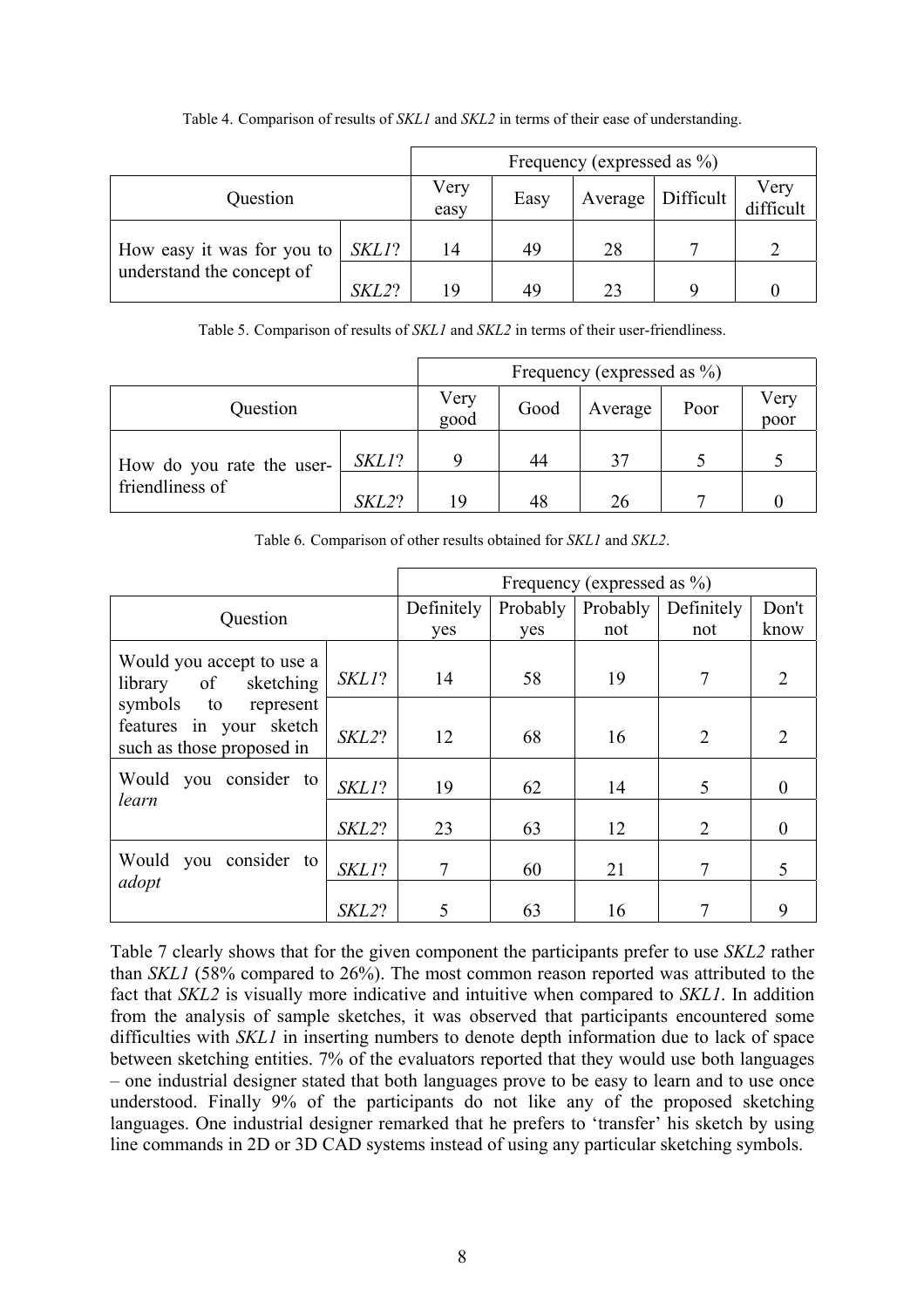#### Table 7. Preference of participants to use either *SKL1*, *SKL2*, both or none.

|                                                            | Frequency (expressed as $\%$ ) |                  |      |      |  |
|------------------------------------------------------------|--------------------------------|------------------|------|------|--|
| Question                                                   | SKL                            | SKL <sub>2</sub> | Both | None |  |
| Which sketching language do you prefer to<br>use (if any)? | 26                             | 58               |      |      |  |

# 6 Discussion and Conclusions

The research reported in this paper focused on the left side of Figure 2, i.e. on what designers want from a language, rather than on its relevance to automated processing. For instance, although the evaluators preferred *SKL2*, this language is far more complex to parse compared to *SKL1*, due to additional sectional symbols. However, as a proof-of-concept, *SKL1* has been already implemented in two prototype systems; one which generates 3D virtual models for processing on a Rapid Prototyping system [11] and another which proactively guides designers in generating right-first time form solution concepts [13] from paper-based sketches.

As future research work, both *SKL1* and *SKL2* need to be evaluated on a range of components, as the evaluation results presented in this paper are only indicative since they are based on just one component. Deeper investigation is also necessary to explore a suitable sketching medium for interfacing freehand sketching with CAD tools [3]. Related to this, it would be worth investigating whether designers only sketch in their design office or anywhere else to externalise their design concepts. A portable paper-based user-interface, which is based on a sketching language, would allow designers outside the design office to exchange design ideas between remote locations.

Although the sample of evaluators involved in this survey was not extensive, from the results obtained, it can be concluded that paper-based freehand sketching is still widely used during early design. The results also revealed that 42% of the participants were willing to accept a standard sketching language, provided that as a benefit a virtual 3D CAD model is automatically generated from a sketch. 49% replied *"not sure"*, since they still have evaluate this approach concept in practice, rather to what they think of such an approach. However, independent of this, it was clear that for the majority of the evaluators the generation of a virtual CAD or a physical model from freehand sketches would be very useful during early design. Furthermore, as indicated by some participants, with a suitable sketching language, designers or indeed other users, would not need to be knowledgeable in using sophisticated 3D CAD systems to be able to generate virtual models. Thus the difficulty in capturing the paper representation of a design intent due to its ambiguity and hence the results obtained, collectively justify *why future CAD tools benefit from a sketching language* if they are to provide proactive support as from early design.

# Acknowledgements

The authors are grateful for the contribution offered by all the evaluators who were involved in this survey. This research work has been funded by the University of Malta Research Grant entitled *'Knowledge Intensive Support'* (73374) and partially supported by the Italian National Council of Research under the '*Sportello del Mediterraneo'* initiative.